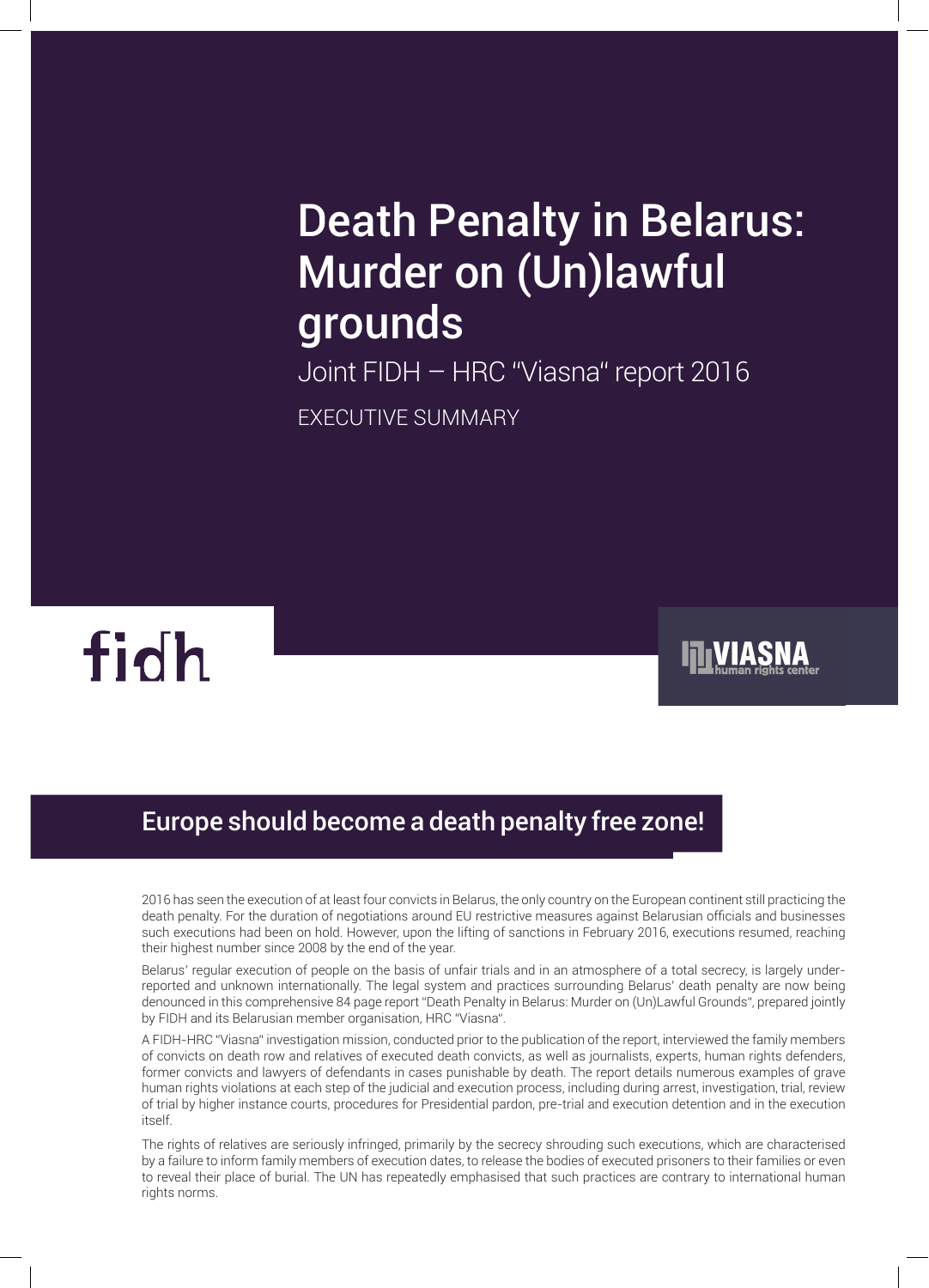### The secrecy surrounding the application of death penalty

Information concerning the death penalty is withheld from the general public, especially journalists, in violation of Belarus' international obligations. Official information on death penalty cases is scarce and incomplete, whilst information on detention conditions for death convicts and execution procedures is not publicly available.

The exact number of persons convicted to death and executed in Belarus is unknown. The only global figure for death convicts announced by Belarus' Ministry of Justice covers the period 1994 to 2014, and amounts to 245 people. However, human rights defenders estimate that since Belarus gained its independence in 1991, over 300 people have been sentenced to death and about 400 have been executed. The discrepancy between the number of death sentences and executions may be explained by the fact that after declaring independence, Belarus continued to execute death convicts who had been sentenced prior to 1991, including those sentenced to death in other parts of the Soviet Union before its collapse.

# Violations at all stages of judicial proceedings

Interviews and documents collected during the FIDH-HRC "Viasna" mission uncovered cases in which detention reports are drafted several hours after arrest in violation of the Article 110 of the Code of Criminal Procedure (CCP) of Belarus.

Furthermore, in all cases analysed by the mission, legal counsel was not provided following arrest, as required under Article 45 of the CCP. This FIDH-HRC "Viasna" report finds that torture and ill-treatment are being widely used to force suspects to self-incriminate in the absence of a lawyer during first 12 hours of arrest before the initiation of criminal proceedings. Throughout investigation and trial, self-incrimination is used by the prosecution as the main evidence of guilt, whilst the right to an effective legal defence is systematically violated.

One special matter of concern is that suspects are held by the very institution tasked with the investigation of crime, and therefore under pressure to deliver "results": indeed, the entire system of pretrial detention centres in Belarus is under control of the Ministry of Internal Affairs.

*"Throughout his entire trial my son maintained that his confessions had been obtained during the first interrogations, under torture and psychological pressure. The speed with which they sentenced and executed my son, and the fact that the Prosecutor General and the Minister of Justice were dismissed before the court's judgment show that the case was purely political"*, stated Lyubov Kovaleva, mother of Vladislav Kovalev executed in 2012.

Death sentences may be appealed to the Supreme Court. However, it rarely commutes death sentences and can even hand down harsher verdicts, as was the case for Siarhei Khmialeuski in 2015. Death sentences issued by the Supreme Court as a first instance court are not at all subject to appeal, in violation of international norms. They can be reviewed only in form and not in essence by the Chairman of the Supreme Court, his deputy, the Prosecutor General, or his deputy. Such supervisory review does not suspend the enforcement of a death sentence – as outlined in one of the cases exposed in the report, a convict was executed in 2012 whilst a supervisory review was in process of preparation by his lawyer. Once the appeal of a death sentence is rejected by the Supreme Court, a death convict has an illusionary chance of pardon by the President, who is advised by the Presidential Pardon Commission. The format of the Commission's decision making is unknown and its decisions are not public.

Since the public is not informed about the President's decisions on granting pardons, conflicting information exists as to the number of death convicts pardoned by the President. It has been stated on several occasions by state officials, however, that over the 20 years of his rule, President Lukashenka has only ever pardoned one death convict. The public is not aware of this individual's identity, nor of the reasons he was granted pardon. The decision on granting pardon is kept secret from the death convict up until the execution, when the refusal is read out to him.

No death sentences are known to have been commuted as a result of mental disorder, as provided for in Belarus' legislation. The mental state of death convicts, according to available information, has never been examined or assessed.

Violations of fair trial procedures and facts documented in the FIDH-HRC "Viasna" report were confirmed in several decisions of the UN Human Rights Committee (HRC) regarding death penalty cases in Belarus. The HRC has requested in ten different cases that the Belarusian authorities not carry out sentences pending their examination by the UN. In all cases, Belarus has disregarded this request, in violation of its international obligations. In six of these cases, the HRC has subsequently found numerous basic rights violations, including of the right to life, post mortem.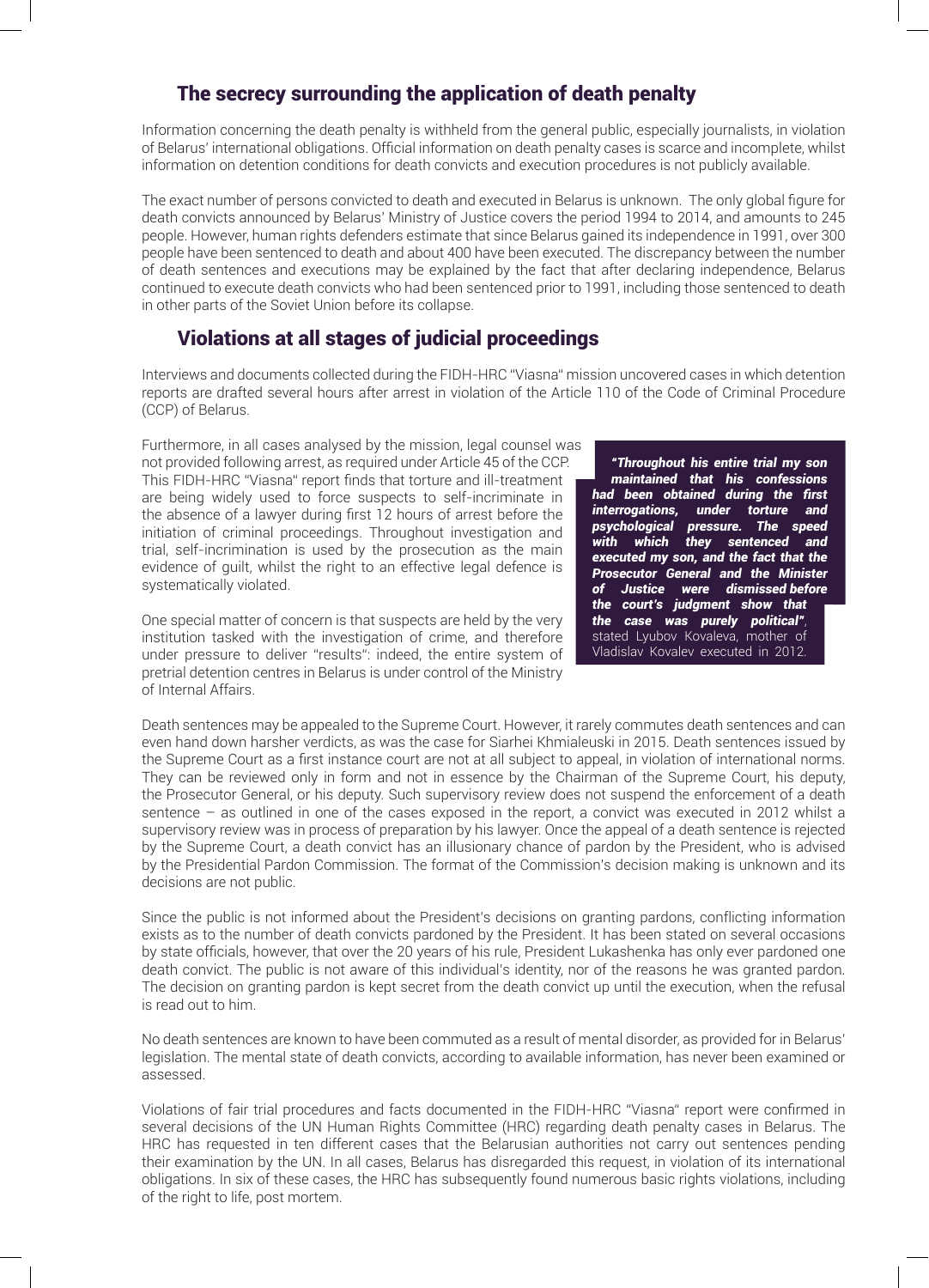*«In 2011, I had spent four months in detention in a prison on Valadarski street in Minsk where death convicts are held one floor below, and close to where the executions take place. Contrary to other prisoners, death convicts are not allowed for walk, their communication with the outside world is often impossible. Detention conditions in death row amount to torture»*, stated Ales Bialiatski, Chairman of HRC "Viasna".

#### Lack of independence of the judicial system

As reported by the mission, lawyers and judges in Belarus generally lack independence – a state of affairs reflective of the judicial system as a whole. Lawyers in Belarus are under the tight control of the Ministry of Justice, which is in charge of organising qualification exams, initiating disciplinary proceedings against lawyers and suspending their activities in cases of misconduct. It carries out state registration of bar associations and law firms and is empowered to control the management of bar associations.

 Belarusian legislation violates the principle of judicial independence and the non-removability of judges. Indeed, the executive plays a key role in the

appointment of judges and has the authority to initiate disciplinary proceedings against them, including their removal from office.

President Lukashenka has repeatedly pronounced himself in favour of capital punishment, and once intervened directly in the work of a supervisory body that sought to suggest the softening of the death sentence.

#### Wrongful convictions

In light of the above context, the independence of court rulings in Belarus is called into question and the probability of wrongful conviction is very high. Irreversible wrongful convictions have already resulted in the deaths of innocent people, as in the case of Mikhasevich, studied in further detail in the report.

The current authorities deny that innocent people are being executed. However, several cases, including that of Ivan Famin, executed in the late 1990s, and the case of Kavaliou and Kanavalau, which left multiple questions unanswered, give rise to a high level of mistrust of the Belarusian judicial system. The case of Mikhail Hladki, who avoided the death penalty in 2003 but spent seven years in prison for a murder he did not commit, is another blatant example of the country's dysfunctional justice system.

#### Mistreatment of death convicts

While on death row, convicts face a number of violations of their rights. During their one monthly visit with a family member (a right accorded under Article 174 of the Criminal Law Enforcement Code), they are forbidden from referring to detention conditions.

Testimonies collected during the FIDH-HRC "Viasna" mission show a staggering difference in treatment of convicts before and after death sentencing. Prison staff are said to treat these convicts as if they are no longer "among the living" and they are subjected to humiliating treatment during the entire period of detention until execution. Correspondence from prisoners at Pretrial Detention Centre No. 1 in Minsk, where death convicts are kept, is systematically withheld. These convicts are frequently denied lawyer's visits. Family members reported several instances of not being able to receive a power of attorney from their convicted relative to be able to submit an individual complaint to the UN Human Rights Committee. Moreover, when execution dates are kept secret, the inability to receive letters from convicted relatives constitutes a supplementary psychological pressure on families who have no other way of knowing if their family members are still alive.

The cumulative outcome of these conditions is that individuals sentenced to death are kept in almost total isolation. They are forbidden to take walks. They are forced to spend all day in a 3 to 6 meter cell shared by two death convicts. When transferred outside the cell, including for visits and to go to court, they are forced to adopt a humiliating pose head bent down towards the knees and handcuffed arms lifted behind the back. Defendants in death penalty cases are brought before the judge in the same pose by a convoy accompanied with dogs. In the courtroom they are kept in metal cages.

Until fairly recently, death convicts whose appeal was still pending a Supreme Court decision were forced to wear a robe with the inscription EMP, for "Exceptional measure of punishment," despite the fact that legally the verdicts had not yet entered into effect.These examples



*Death row inmates are forced to walk with their heads to their knees and hands in handcuffs high above their backs. In the photo: prisoners being brought out in Jodinsk Prison No. 8. Source HRC "Viasna".*